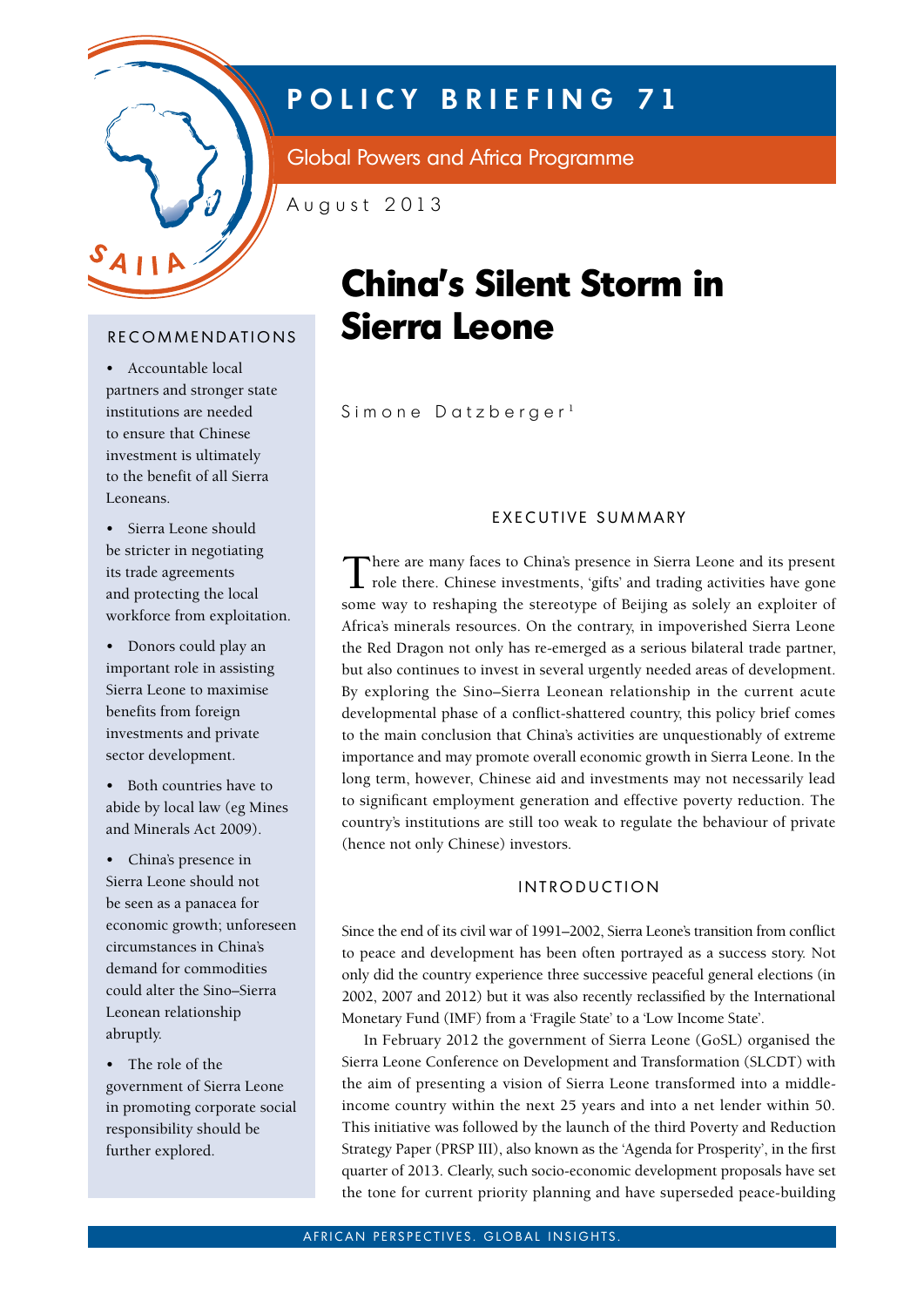programmes and agendas. In this process, next to bilateral, multilateral and international community support, the influence of the People's Republic of China (PRC) cannot be overlooked.

Since the 1970s China has invested in sectors such as agriculture, health care, infrastructure and education in Sierra Leone. In 2010, bilateral trade reached \$109 million, and total Chinese direct investment was \$51,2 million.<sup>2</sup> Unlike that of its Western counterparts, however, China's assistance to the African continent in general has never been based either on neoliberal ideas or sheer altruism, and has followed a strict principle of noninterference in other countries' domestic affairs. This applies even in conflict-shattered and corruptionprone societies such as Sierra Leone; China does not concern itself with 'good governance', or anticorruption campaigns and programmes to foster 'attitudinal change'; nor does it claim to know better than Africans what Africa must do for its economic development.<sup>3</sup> Indeed Beijing is often criticised for lacking transparency in its bilateral partnerships with African countries. That said, in mineral-rich Sierra Leone China has taken on many different roles and functions during the country's transition from conflict to peace and development. Now, more than 10 years after the civil war, the time is ripe briefly to assess and unfold the many different layers of the Chinese presence, and, in turn, its impact on the current development process in Sierra Leone.

#### ORIGINS OF CHINA-SIERRA LEONE RELATIONS

Like that of many African countries, Sierra Leone's relationship with China is of long standing. Diplomatic ties were first built in 1971 against the backdrop of Cold War politics and Communist Party chairman Mao Zedong's 'cultural revolution'. On 29 July 1971 the two countries signed a communiqué on the establishment of diplomatic relations. Only three months afterwards Sierra Leone voted in favour of UN General Assembly Resolution 2758, which recognises the PRC as the only legitimate representative of China in the UN. Sierra Leone's diplomatic support continued with President Siaka Stevens' temporary and tactical masquerade as an 'anti-capitalist'. In the early 1970s Sierra Leonean politicians praised communal farming and many other practices based on the Chinese model. Sierra Leone never lived up to its ephemeral communist slogans, but nevertheless managed to become, in per capita terms, one of the larger recipients of Chinese aid in Africa.<sup>4</sup> The Sino-Sierra Leonean relationship was further strengthened by the signing of a cultural agreement in April 1981. Since then cultural delegations have exchanged many visits. Throughout the 1980s the two governments concluded fishing co-operation contracts, and a major trade agreement was signed in 1989. Chinese involvement became more sluggish throughout the 1990s, however, when the country was experiencing its decadelong civil war. Only recently has the Red Dragon revived its ties, demonstrated most obviously by the visit to Sierra Leone of China's foreign minister in January 2010.

#### CHINA'S APPROACH TO DEVELOPMENTAL AID

'Finding information on Chinese aid is like putting together a jigsaw puzzle'.<sup>5</sup> Aid figures are a sensitive issue for the Chinese. Apart from its different cultural traditions and philosophies on aid, China above all is still a developing country itself. Hence, against the background of existing domestic poverty and a persistent demand for domestic development finance, aid to other countries might be seen in domestic circles as immoral. The consequent obfuscation often leads to an assumption that China provides much less developmental aid than it actually does.<sup>6</sup> In the case of Sierra Leone, China's aid, per se, is still relatively low compared with developmental aid provided by the OECD countries. Its developmental assistance to Sierra Leone normally encompasses donations, education and training programmes, food aid, health care and infrastructure. Since the early 1970s (with a hiatus during the civil war) China has sent 14 medical teams to Sierra Leone and every year 30 Sierra Leonean students benefit from scholarships to study in China.

Recently, Chinese companies working in Africa have also begun to chart a more socially responsible course.7 Due in part to international and local pressure, but also to China's own poor record with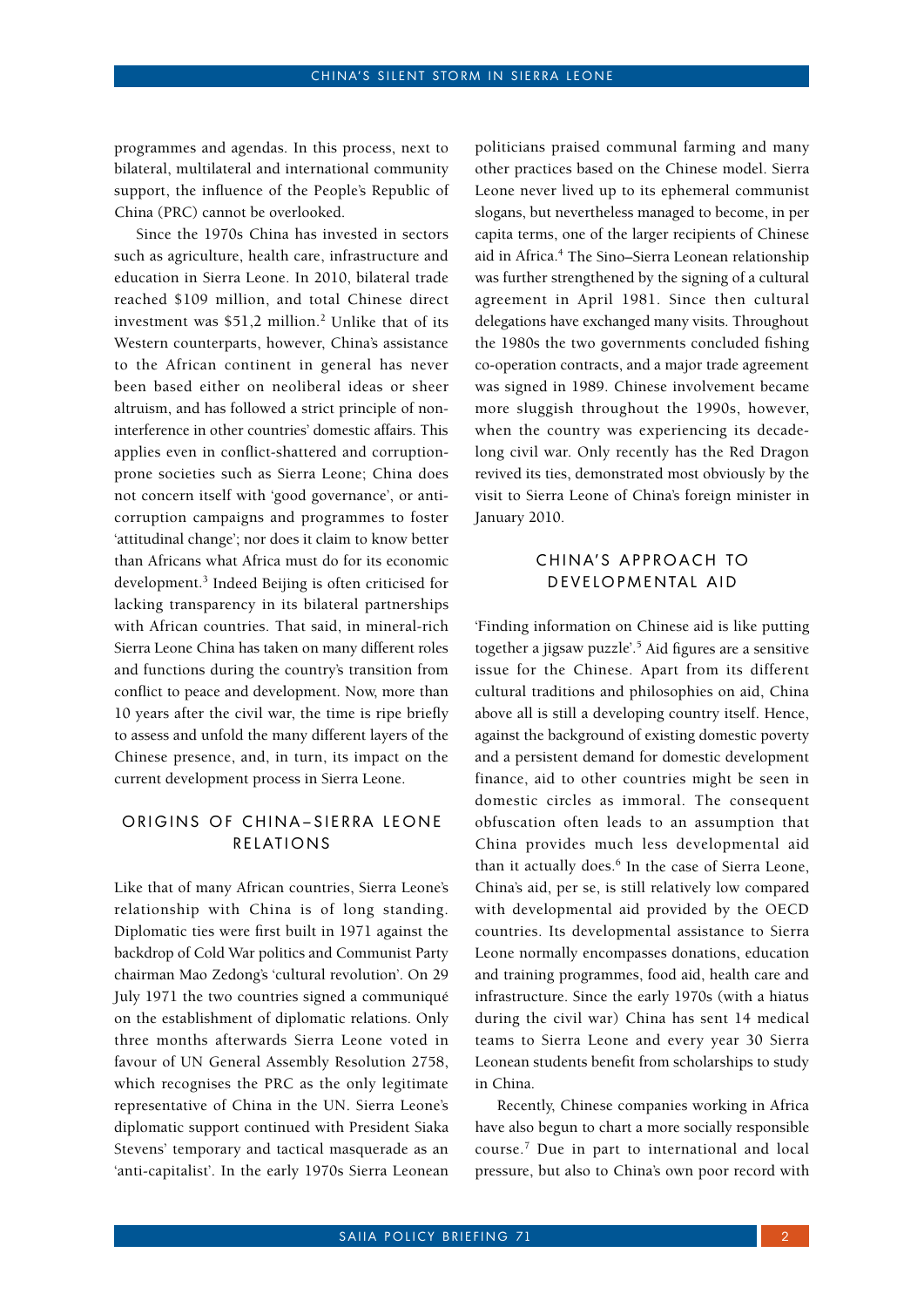regard to low standards of work conditions and labour rights, there has been an increasing trend for Chinese state-owned companies to adopt corporate social responsibility (CSR) initiatives. It is yet to be explored how CSR will be positioned in Sierra Leone. So far only two projects have been officially reported as Chinese CSR initiatives. The Chinese Railway Group Ltd has donated books and writing materials to Sierra Leonean schools, while since 2000 China National Cereals, Oils and Foodstuffs Corporation has continuously provided food aid.8 The role of the state in promoting CSR programmes, and how they might complement Sierra Leone's development agenda in the long run, would certainly reward further examination.

#### CHINA AS AN INFRASTRUCTURE **DEVELOPER**

Freetown's urban landscape started to take on a new shape during the 1970s and 1980s with the construction by Chinese contractors of the multiuse National Stadium and the Youyi Building ministerial complex. Over the past few decades, China reportedly has also built bridges, power transmissions, a dam and some roads. More recently, Chinese contractors finished constructing a new foreign ministry building, additional offices for parliament and the new 100-bed China–Sierra Leone Friendship Hospital at Jui, close to Freetown. Projects in the provinces include a clock tower in Makeni and another multi-purpose stadium in Bo. Early in July 2013, President Ernest Bai Koroma announced that he had signed deals with Chinese Railway International Company to build a new international airport and a railway, together with other large construction projects amounting in total value to \$8 billion.

Despite these achievements, Chinese involvement in local infrastructural development has had its moments of frustration. The construction of Wilkinson and Spur roads in Freetown serves as a prime example. Due to several co-ordination problems between Chinese and Sierra Leonean contractors, Chinese construction of these two roads has been – and still is – an extremely expensive, slow and protracted process. Local newspapers and leaked documents from the Ministry of Finance

have revealed that GoSL paid \$18 million for the 4 km-long Wilkinson Road, which is still in progress: the unit price amounts to roughly \$4.5 million a kilometre, compared with an internationally accepted average price of \$250 000. If Chinese infrastructure development (be it in the form of a 'gift' or through agreements and commissions) is to be sustainable and to the benefit of all Sierra Leoneans, accountable local institutions and stakeholders are required, to absorb such developments in a long-lasting and non-wasteful manner. This is certainly a major challenge for a country such as Sierra Leone, where the government has been repeatedly accused of corruption and embezzlement.

#### SINO-SIERRA LEONE TRADE REL ATIONS

Joint ventures and China-funded projects started in 1984 when the Fujian-Africa Fishing Company of China and the Okeky Agent Company of Sierra Leone signed their first co-operation contracts. More recently, China emerged as Sierra Leone's second largest import and export partner, after the EU.<sup>9</sup> According to its foreign ministry, China's main exports to Sierra Leone include: mechanical and electrical products, textiles and other light industrial goods, cultural and educational materials, and hardware and articles for daily use. China's main imports from Sierra Leone are coffee and cacao beans.

At present there are 30 Chinese companies operating in Sierra Leone. The reason for their presence is not hard to find: the country is extremely rich in natural and mineral resources and according to the Sierra Leone Investment and Export Promotion Agency (SLIEPA) is 'full of unrealised potential in the mining sector'. Yet China's natural resource extraction in Sierra Leone is still in its early stages and, at least for now, 'Western' international companies such as London Mining or African Minerals have a much firmer grip than the Chinese. It is notable that working conditions in Chinese mines are perceived to be worse than those of other international companies.10 In 2009 parliament passed the Mines and Minerals Act but local civil society organisations complain that the Act has never been properly implemented and that trade